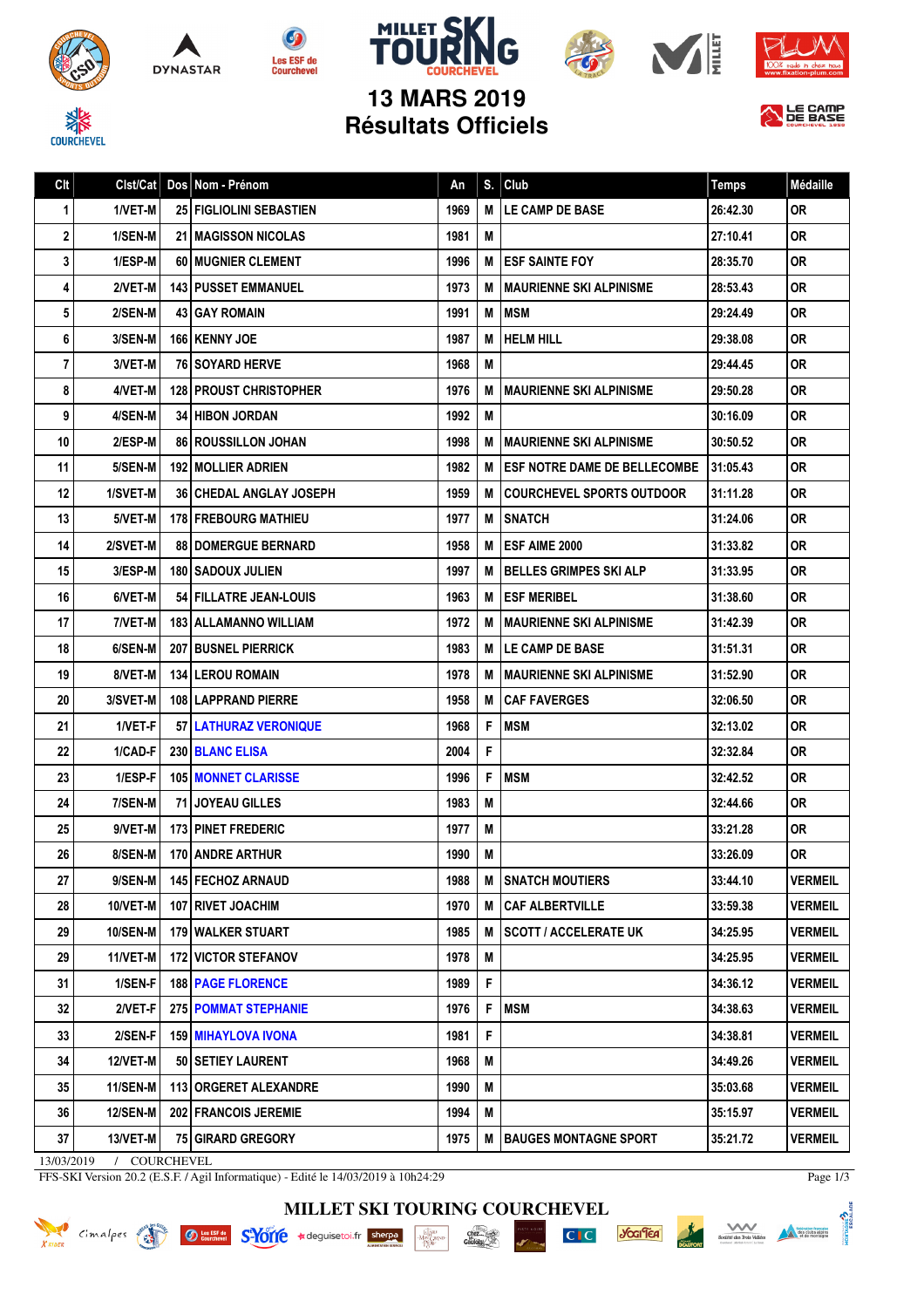| Clt | $Clst/Cat$ Dos  |      | Nom - Prénom                        | An   | S. | Club                                   | <b>Temps</b> | Médaille       |
|-----|-----------------|------|-------------------------------------|------|----|----------------------------------------|--------------|----------------|
| 38  | 14/VET-M        |      | 256 DURAND TERRASSON ROLAND         | 1960 | M  |                                        | 35:23.90     | <b>VERMEIL</b> |
| 39  | 15/VET-M        |      | <b>101   VIALLY LAURENT</b>         | 1974 | M  | CLUB DES SPORTS DE COURCHEVEL 35:24.33 |              | <b>VERMEIL</b> |
| 40  | 3/VET-F         |      | <b>244 TEXIER MARILYNE</b>          | 1966 | F  | <b>CAF FAVERGES</b>                    | 35:28.30     | <b>VERMEIL</b> |
| 41  | 16/VET-M        |      | 205 MOTTIER PHILIPPE                | 1973 | M  |                                        | 35:37.59     | <b>VERMEIL</b> |
| 42  | 13/SEN-M        |      | <b>144 MARTIN TEDDY</b>             | 1983 | M  |                                        | 35:52.00     | <b>VERMEIL</b> |
| 43  | 17/VET-M        |      | 240 MALAVAL SEBASTIEN               | 1976 | M  | <b>GILBERT SPORTS</b>                  | 35:53.67     | <b>VERMEIL</b> |
| 44  | 3/SEN-F         |      | <b>211 NIEMAZ ALICE</b>             | 1990 | F  | <b>MSM</b>                             | 35:58.83     | <b>VERMEIL</b> |
| 45  | 1/MIN-M         |      | <b>297 BLANC ANTONIN</b>            | 2006 | М  |                                        | 36:16.33     | <b>VERMEIL</b> |
| 46  | <b>14/SEN-M</b> |      | 171 CHABROST ARNAUD                 | 1982 | M  |                                        | 36:16.99     | <b>VERMEIL</b> |
| 47  | 4/SEN-F         |      | <b>155 PERRIN ELISE</b>             | 1986 | F  | <b>CAF ALBERTVILLE</b>                 | 36:26.01     | <b>VERMEIL</b> |
| 48  | 15/SEN-M        | 1221 | I MAGUIRE MILES                     | 1990 | М  |                                        | 36:27.43     | <b>VERMEIL</b> |
| 49  | 16/SEN-M        |      | <b>218 GIOANA REMI</b>              |      | M  |                                        | 36:28.11     | <b>VERMEIL</b> |
| 50  | 1/JUN-M         |      | 231 EVRARD AXEL                     | 2001 | M  |                                        | 36:46.13     | <b>VERMEIL</b> |
| 51  | 5/SEN-F         |      | <b>138 BONCOMPAIN MARINE</b>        | 1985 | F  | <b>CAF ALBERTVILLE</b>                 | 36:49.14     | <b>VERMEIL</b> |
| 52  | 1/CAD-M         |      | <b>149 RIVET MATHIAS</b>            | 2003 | M  |                                        | 37:14.95     | <b>VERMEIL</b> |
| 53  | 18/VET-M        |      | <b>176 BOITTE BENOIT</b>            | 1975 | M  |                                        | 37:30.73     | <b>VERMEIL</b> |
| 54  | 2/CAD-M         |      | <b>271 VASSARDS KILIAN</b>          | 2004 | M  | <b>ALBERTVILLE TARENTAISE TRIATHL</b>  | 37:35.20     | <b>VERMEIL</b> |
| 55  | 6/SEN-F         |      | 268 RENARD LAETITIA                 | 1985 | F  | <b>MSM</b>                             | 37:49.04     | <b>VERMEIL</b> |
| 56  | 4/VET-F         |      | <b>165 CHEVASSU CLAUDE</b>          | 1964 | F  | <b>ESF COURCHEVEL</b>                  | 38:08.77     | <b>VERMEIL</b> |
| 57  | <b>17/SEN-M</b> |      | <b>200 GRUMET ROBIN</b>             | 1982 | M  |                                        | 38:28.58     | <b>VERMEIL</b> |
| 58  | 7/SEN-F         |      | <b>216 GARCIN ALICE</b>             | 1990 | F  | <b>COURCHEVEL SPORTS OUTDOOR</b>       | 38:45.76     | <b>VERMEIL</b> |
| 59  | 4/SVET-M        |      | 203 THURIER HENRI                   | 1958 | M  | <b>ESF COURCHEVEL VILLAGE</b>          | 39:00.68     | <b>VERMEIL</b> |
| 60  | 1/SVET-F        |      | 253   GACHET-MAUROZ PASCALE         | 1958 | F  | <b>ESF COURCHEVEL VILLAGE</b>          | 39:16.48     | <b>VERMEIL</b> |
| 61  | 8/SEN-F         |      | 254 EVEN LOLA                       | 1989 | F  |                                        | 39:51.18     | <b>VERMEIL</b> |
| 62  | 19/VET-M        |      | 278 ARCOUS HERVE                    | 1970 | M  |                                        | 40:25.75     | <b>VERMEIL</b> |
| 63  | 20/VET-M        |      | <b>201 HATOT JULIEN</b>             | 1975 | M  |                                        | 40:27.68     | <b>VERMEIL</b> |
| 64  | 5/SVET-M        |      | 243 VIOLOT FREDERIC                 | 1959 | M  |                                        | 40:31.20     | <b>VERMEIL</b> |
| 65  | 18/SEN-M        |      | <b>233 MAY BERTRAND</b>             | 1981 | М  | <b>MAURIENNE SKI ALPINISME</b>         | 40:45.33     | <b>VERMEIL</b> |
| 66  | 1/MIN-F         |      | <b>212 COLLIARD FLAVIE</b>          | 2005 | F  |                                        | 40:45.75     | VERMEIL        |
| 67  | 19/SEN-M        |      | 110 BORDIER DAVID                   | 1981 | M  |                                        | 41:17.90     | <b>VERMEIL</b> |
| 68  | 5/VET-F         |      | 206 LEBEAUPIN SOPHIE                | 1967 | F. |                                        | 41:33.61     | <b>VERMEIL</b> |
| 69  | $1/*-F$         |      | 213   HATOT JULIETTE                | 2010 | F  | <b>CLUB DES SPORTS COURCHEVEL</b>      | 42:15.29     | <b>VERMEIL</b> |
| 70  | 21/VET-M        |      | 225 TOGNET CHRISTOPHE               | 1970 | М  | <b>ESF MERIBEL</b>                     | 42:32.63     | <b>VERMEIL</b> |
| 71  | 6/VET-F         |      | <b>287   PRUDOME CHRISTELLE</b>     | 1972 | F  |                                        | 42:34.75     | <b>VERMEIL</b> |
| 72  | 6/SVET-M        |      | 261   PACHOUD DENIS                 | 1959 | M  | <b>CAF CHAMBERY</b>                    | 42:35.17     | <b>VERMEIL</b> |
| 73  | $2$ /*-F        |      | 239   TOGNET ROMY                   | 2009 | F  |                                        | 43:27.21     | <b>ARGENT</b>  |
| 74  | <b>20/SEN-M</b> |      | <b>255 BAUDEMONT REMY</b>           | 1991 | М  |                                        | 43:37.58     | ARGENT         |
| 75  | 9/SEN-F         |      | <b>245   MUGNIER SOLENNE</b>        | 1993 | F  |                                        | 43:40.52     | ARGENT         |
| 76  | 7/SVET-M        |      | <b>260   MUGNIER PHILIPPE</b>       | 1959 | M  | <b>ESF COURCHEVEL</b>                  | 44:01.08     | <b>ARGENT</b>  |
| 77  | 7/VET-F         |      | <b>282 PIRIE TESSA</b>              | 1978 | F  |                                        | 44:28.30     | <b>ARGENT</b>  |
| 78  | <b>22/VET-M</b> |      | <b>246   MAGNANT-GAILLOU EMERIC</b> | 1978 | М  |                                        | 44:34.88     | <b>ARGENT</b>  |
| 79  | 8/VET-F         |      | 228 COUSSONNEAU CLEMENCE            | 1975 | F  |                                        | 44:48.04     | <b>ARGENT</b>  |

13/03/2019 / COURCHEVEL

FFS-SKI Version 20.2 (E.S.F. / Agil Informatique) - Edité le 14/03/2019 à 10h24:29

Page 2/3

**MILLET SKI TOURING COURCHEVEL**